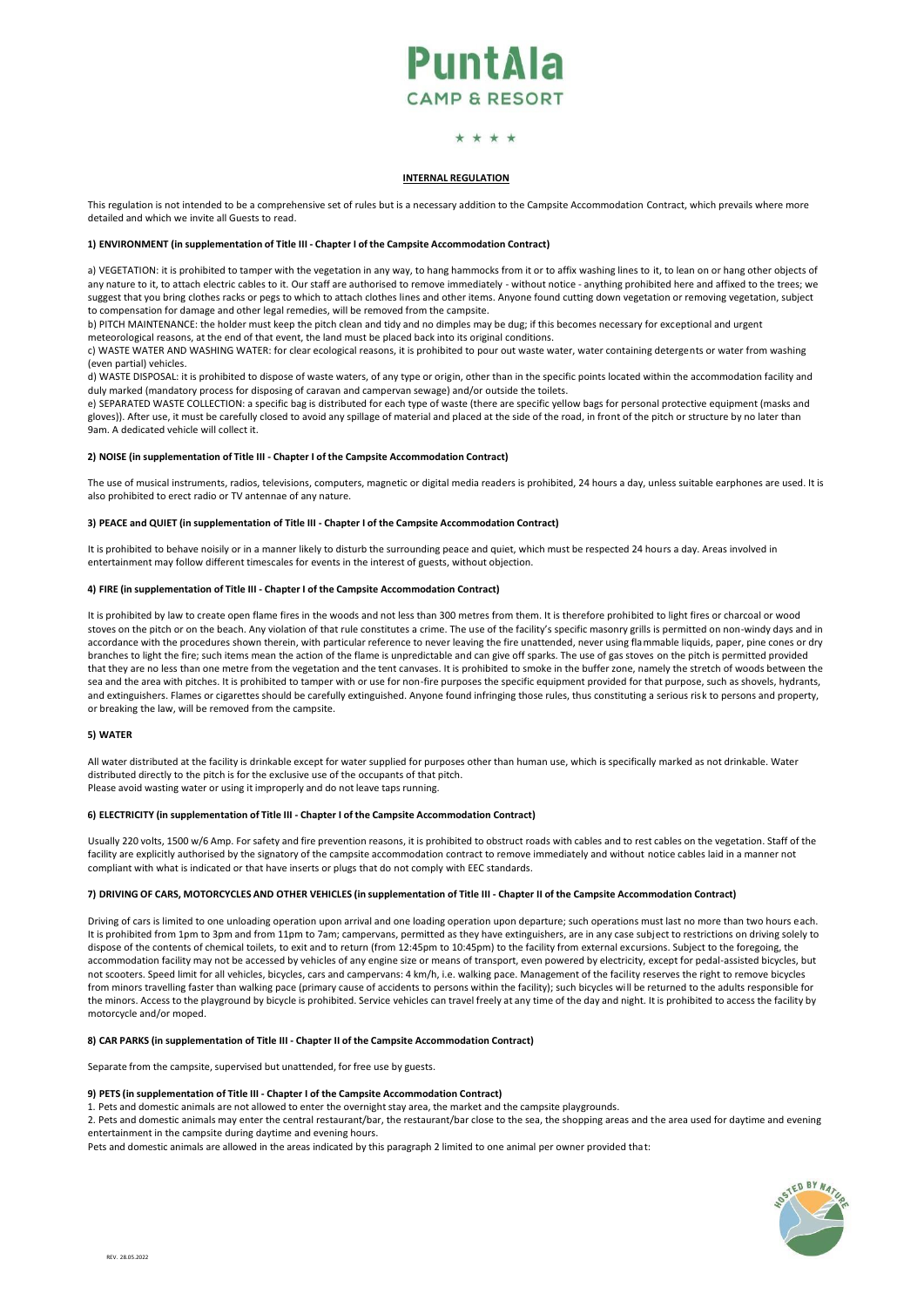## PuntAla **CAMP & RESORT**

## \* \* \* \*

A. The owner presents the health card (mandatory) and vaccination documents.

B. Animals are kept on a leash and with a muzzle or in specific cages; for their toilet needs, they are accompanied outside the facility and to a location other than the beach and any dirt is immediately removed; they do not enter the overnight stay area, the market and the campsite playgrounds.

C. They are not left unattended; they do not disturb the peace of others.

Owners or handlers of noisy or dangerous animals, which do not respect the rules or arouse complaints, will be asked to remove them or to leave the facility immediately.

3 The entry of pets and domestic animals in the areas of the facility not indicated in paragraph 1 and 2 of this article must be expressly authorised by Management. If the aforementioned authorisation concerns entry to the overnight area, access is permitted for just one animal per pitch. Access to the campsite is permitted for guide dogs and support dogs for the disabled.

4. The owners or handlers are liable for any damages caused to third parties and to the campsite facilities by the animals. The owners or handlers are responsible for ensuring the utmost respect of hygiene-sanitary rules when using the campsite and its facilities.

#### **10) CLOTHING (in supplementation of Title III - Chapter I of the Campsite Accommodation Contract)**

It is prohibited to go topless in the facility area; it is prohibited for children to be naked in the commercial businesses.

#### **11) BATHING AND SAILING**

The rules of law apply to sailing and anchoring within 200 metres from the shore and for use of both public and private beaches. The lifeguards are obliged to prevent or impede infractions.

#### 12) PLAYGROUNDS (in supplementation of Title III - Chapter I and II of the Campsite Accommodation Contract)

The playgrounds are reserved for children under 12 years old. Access by adults is permitted only if accompanied by children and vice versa; due to weight limits, people over 12 years old must not use the playground equipment. It is prohibited to access by bicycle or with other vehicles. Any person infringing those rules will be removed from the playground. Access to some playground areas may be limited to certain times and conditions of use marked at the entrance to the same.

## 13) ENTRY PROCEDURES (in supplementation of Title II - Chapter I and II of the Campsite Accommodation Contract)

a) ENTRY: after booking accommodation 24 hours in advance, entry to the facility should be arranged with the booking office prior to arrival, via online applications or by telephone.

When registering, clients and their guests must provide Campeggio Puntala with their personal details; if the identities of the guests subsequently change, clients undertake to inform Campeggio Puntala on the same day. This is without prejudice to Campeggio Puntala's right to collect any data or information that may be requested by the authorities, including health authorities.

The facility agrees, at the rates shown, to rent to guests the chosen pitch for the mandatory periods as emerging from the booking or entry sheet. Places occupied by tents, caravans or campervans left unused are accepted only in the case of a delayed arrival of bookings not beyond 12 hours on the first day of delay. Keys to residential units are delivered by 6pm.

b) DAILY GUESTS: permitted during reception hours, at the specific rate where applied; they must comply with the entry procedure indicated in letter a) above. An identity document of at least one member of the group will be requested, along with the vehicle registration if it is necessary to access the facility's appurtenant areas. c) VISITS TO THE FACILITY: permitted during receptions hours and conducted with our personnel, after an appointment has been made with the booking office; visitors must comply with the entry procedure indicated in letter a) above. An identity document of at least one member of the group will be requested, along with the vehicle registration if it is necessary to access the facility's appurtenant areas.

d) CHOICE OF PITCH: subject to a visit accompanied by our campsite manager or indication by another member of staff;

e) LOCATION OF PITCHES: well-marked by specific signs of various colours. Generally, caravans, campervans and tent trailers: along the roads; tents, behind the former. f) OCCUPATION OF THE PITCH: the guest is required to occupy the chosen pitch; in order to change it, authorisation is required from the booking office with a new registration.

g) PERIODS OF STAY AND CAMPSITE AREAS: a specific area of the campsite is reserved for stays of less than 7 days, not pre-booked.

#### 14) PERMITS, BOOKINGS AND STAYS (in supplementation of Title II - Chapter I, II and III of the Campsite Accommodation Contract)

a) PERMITS

Only families and guests related to them are allowed to stay; tourist groups or parties are not permitted. Due to the homogeneous nature the facility, mostly consisting of families, a specific and limited area of the Campsite is reserved to young campers not forming family units and not linked to family units staying at the facility. Minors are only accepted in the presence of an accompanying adult. No seasonal contracts are applied; usually, bookings are made for a maximum period of 28 nights. The booking constitutes a free contract between the parties. Management reserves the right not to accept those who have previously violated the existing campsite accommodation contract or that of previous years and/or have violated rules of law with particular reference to rules on the running of hotels and public businesses. In the period between 01.07 and 31.08 any increase to the number of persons staying at a pitch must be requested in advance from the Booking Office and authorised by the latter in writing. If anyone is removed from the facility, they must leave within six hours from the notification by Management and this does not exempt them from paying what is due for the stay and anything else.

b) DEPARTURES: Departures are by 12pm for campervans, caravans, tent trailers or tent pitches and by 9am for residential units.

c) STAY EXTENSIONS: any extension may only occur with the approval of the Booking Office, making a change to the reservation sheet.

#### **15) CAMPSITE LIABILITY (in supplementation of Title IV of the Campsite Accommodation Contract)**